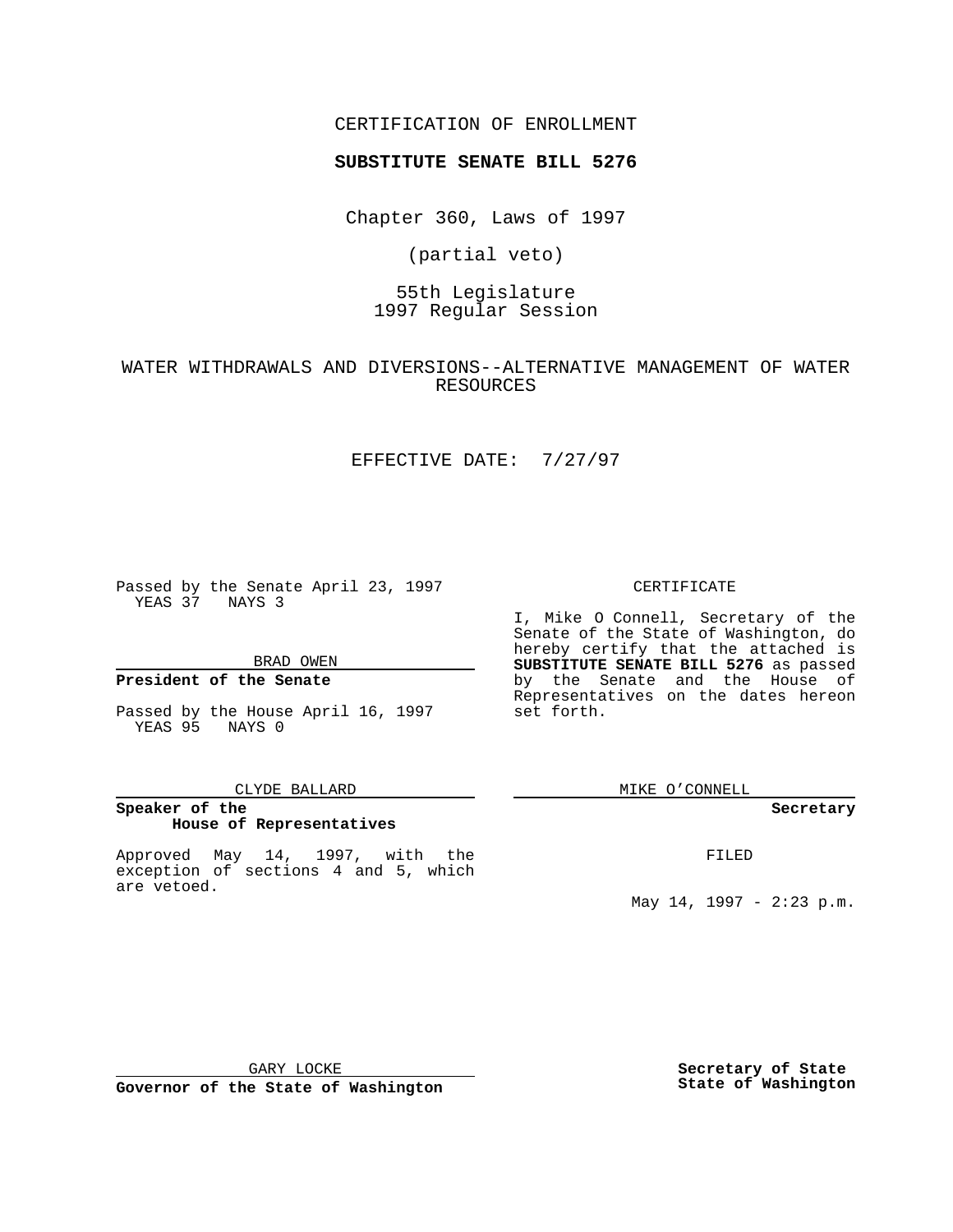## **SUBSTITUTE SENATE BILL 5276** \_\_\_\_\_\_\_\_\_\_\_\_\_\_\_\_\_\_\_\_\_\_\_\_\_\_\_\_\_\_\_\_\_\_\_\_\_\_\_\_\_\_\_\_\_\_\_

\_\_\_\_\_\_\_\_\_\_\_\_\_\_\_\_\_\_\_\_\_\_\_\_\_\_\_\_\_\_\_\_\_\_\_\_\_\_\_\_\_\_\_\_\_\_\_

### AS AMENDED BY THE HOUSE

Passed Legislature - 1997 Regular Session

### **State of Washington 55th Legislature 1997 Regular Session**

**By** Senate Committee on Agriculture & Environment (originally sponsored by Senators Swecker, Roach and Oke)

Read first time 03/05/97.

 AN ACT Relating to water withdrawals and diversions; amending RCW 90.03.255 and 90.44.055; adding a new section to chapter 90.03 RCW; adding a new section to chapter 90.44 RCW; and creating a new section.

BE IT ENACTED BY THE LEGISLATURE OF THE STATE OF WASHINGTON:

 NEW SECTION. **Sec. 1.** The legislature finds that in many basins in the state there is water available on a seasonal basis that is in excess of the needs of either existing water right holders or instream resources. The legislature finds that excess waters often result in significant flooding and damage to public and private resources. Further, it is in the public interest to encourage the impoundment of excess water and other measures that can be used to offset the impact of withdrawals and diversions on existing rights and instream resources. Further, in some areas of the state additional supplies of water are needed to meet the needs of a growing economy and population. The legislature finds there is a range of alternatives that offset the impacts that should be encouraged including the creation, restoration, enhancement, or enlargement of ponds, wetlands, and reservoirs and the artificial recharge of aquifers.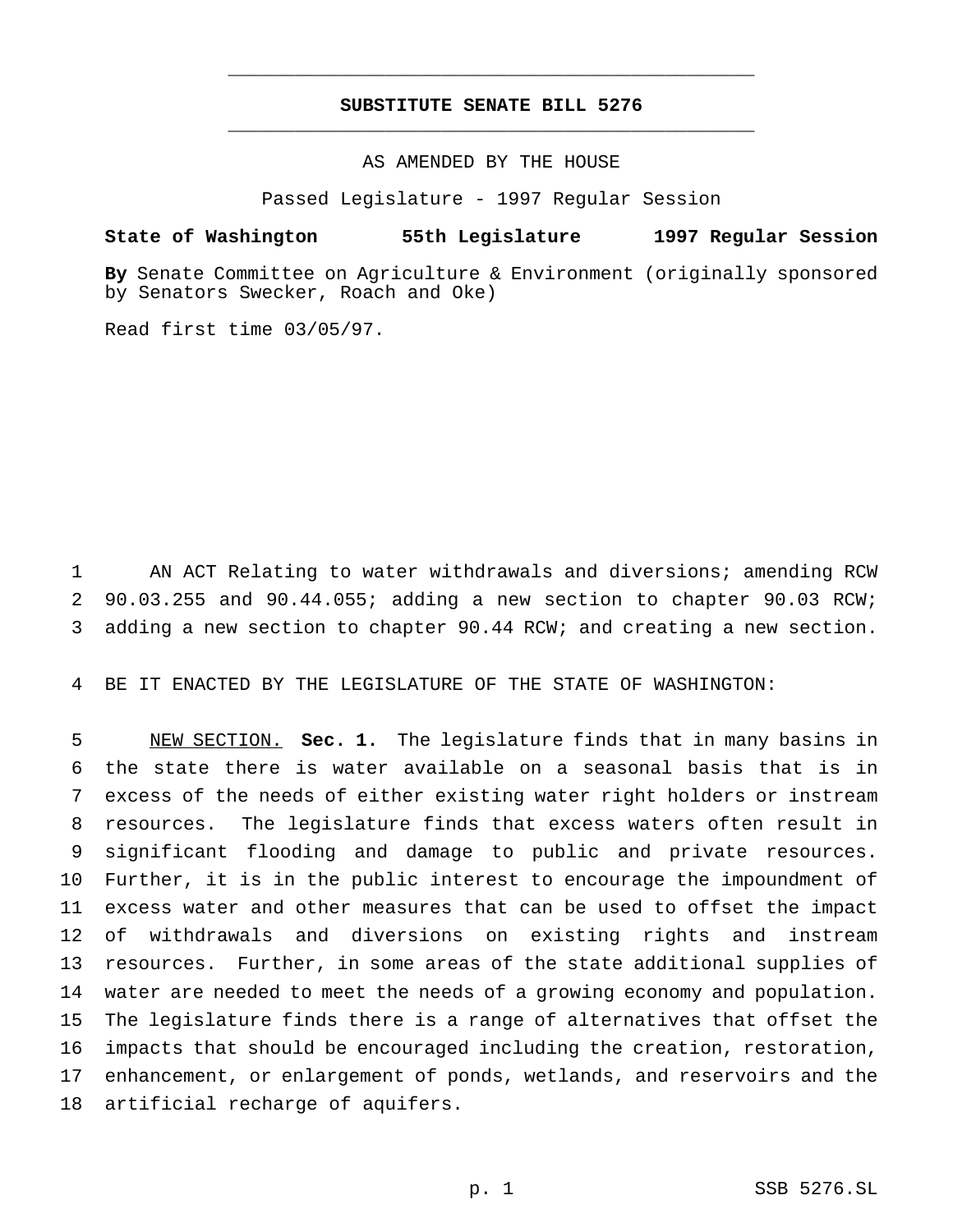The purpose of this act is to foster the improvement in the water supplies available to meet the needs of the state. It is the goal of this act to strengthen the state's economy while maintaining and improving the overall quality of the state's environment.

5 **Sec. 2.** RCW 90.03.255 and 1996 c 306 s 1 are each amended to read 6 as follows:

7 The department shall, when evaluating an application for a water 8 right, transfer, or change filed pursuant to RCW 90.03.250 or 90.03.380 9 that includes provision for any water impoundment or other resource 10 management technique, take into consideration the benefits and costs, 11 including environmental effects, of ((the)) any water impoundment or 12 other resource management technique that is included as a component of 13 the application. The department's consideration shall extend to any 14 increased water supply that results from the impoundment or other 15 resource management technique, including( $(\tau)$ ) but not limited to( $(\tau)$ ) 16 any recharge of ground water that may occur, as a means of making water 17 <u>available or otherwise offsetting the impact of the diversion of</u> 18 surface water proposed in the application for the water right, 19 transfer, or change. Provision for an impoundment or other resource 20 management technique in an application shall be made solely at the 21 discretion of the applicant and shall not otherwise be made by the 22 department as a condition for approving an application that does not 23 include such provision ((for impoundment)).

24 This section does not lessen, enlarge, or modify the rights of any 25 riparian owner, or any existing water right acquired by appropriation 26 or otherwise.

27 **Sec. 3.** RCW 90.44.055 and 1996 c 306 s 2 are each amended to read 28 as follows:

29 The department shall, when evaluating an application for a water 30 right or an amendment filed pursuant to RCW 90.44.050 or 90.44.100 that 31 includes provision for any water impoundment or other resource 32 management technique, take into consideration the benefits and costs, 33 including environmental effects, of ((the)) any water impoundment or 34 other resource management technique that is included as a component of 35 the application. The department's consideration shall extend to any 36 increased water supply that results from the impoundment or other 37 resource management technique, including( $(\tau)$ ) but not limited to( $(\tau)$ )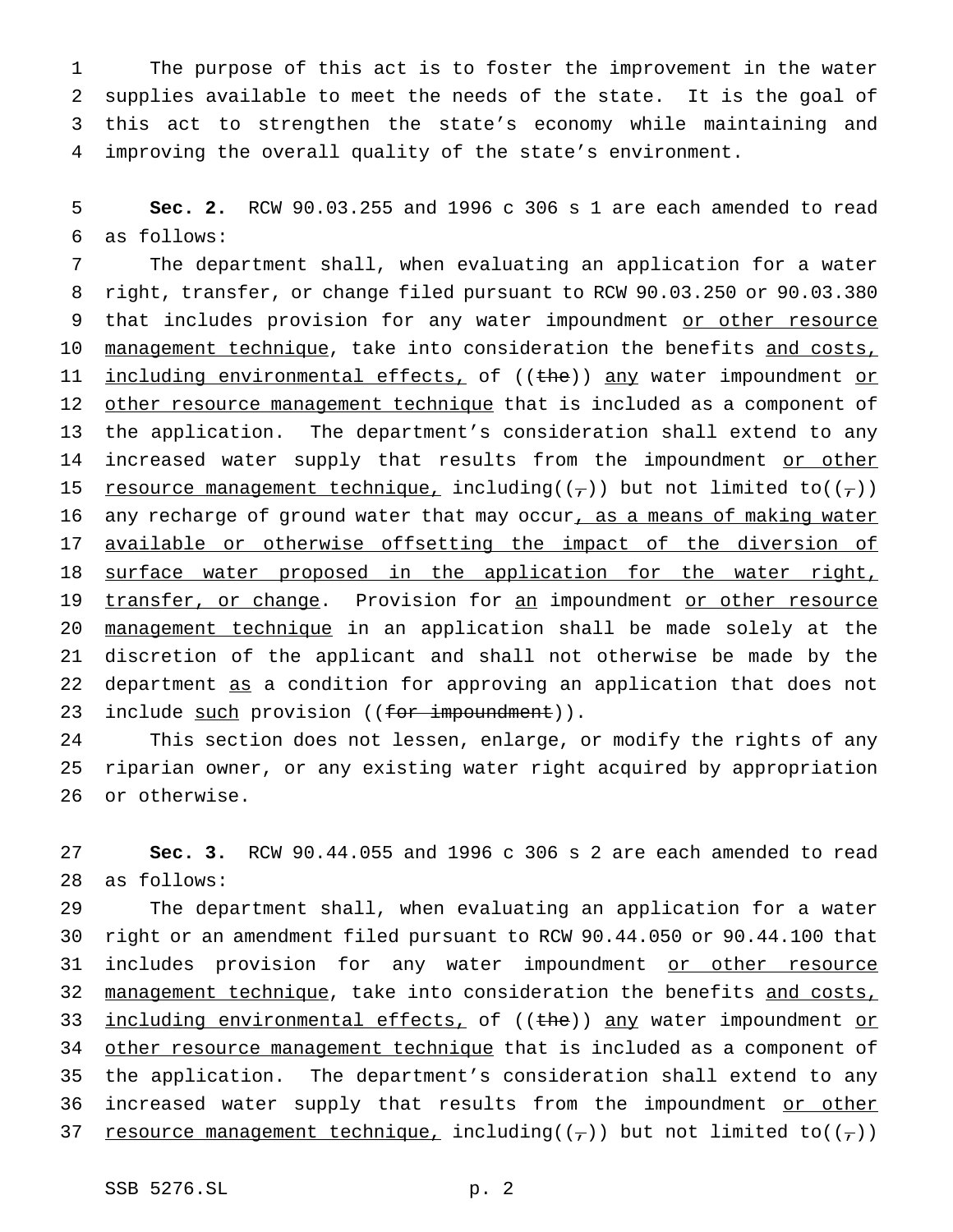1 any recharge of ground water that may occur, as a means of making water available or otherwise offsetting the impact of the withdrawal of ground water proposed in the application for the water right or 4 amendment in the same water resource inventory area. Provision for an impoundment or other resource management technique in an application shall be made solely at the discretion of the applicant and shall not be made by the department as a condition for approving an application 8 that does not include such provision ((for impoundment)).

 This section does not lessen, enlarge, or modify the rights of any riparian owner, or any existing water right acquired by appropriation or otherwise.

12 \*NEW SECTION. Sec. 4. A new section is added to chapter 90.03 RCW 13 to read as follows:

14 Upon the request of the applicant, the department shall, when evaluating an application for <sup>a</sup> water right, transfer, or change filed pursuant to RCW 90.03.250 or 90.03.380, take into account the recharge 17 of ground water from septic tanks or other on-site wastewater treatment facilities in an amount not to exceed the proposed use of water for indoor purposes. The department shall, based upon hydrogeologic data for the area in which the application is located, determine the amount 21 of recharge to the aquifer that is likely to occur and factor that amount into the decision it makes on the application. Any water right permit, transfer, or change that is authorized under this section shall 24 be conditioned to state that the water right permit, transfer, or change shall remain in effect only so long as the water use, including the discharge of water used for indoor purposes through <sup>a</sup> septic tank 27 or other wastewater treatment facility, remains unchanged from that proposed in the original application.

**\*Sec. 4 was vetoed. See message at end of chapter.**

30 \*NEW SECTION. Sec. 5. A new section is added to chapter 90.44 RCW to read as follows:

 Upon the request of the applicant, the department shall, when evaluating an application for <sup>a</sup> water right or an amendment to <sup>a</sup> water right or permit filed pursuant to RCW 90.44.050 or 90.44.100, take into account the recharge of ground water from septic tanks or other on-site wastewater treatment facilities in an amount not to exceed the proposed use of water for indoor purposes. The department shall, based upon